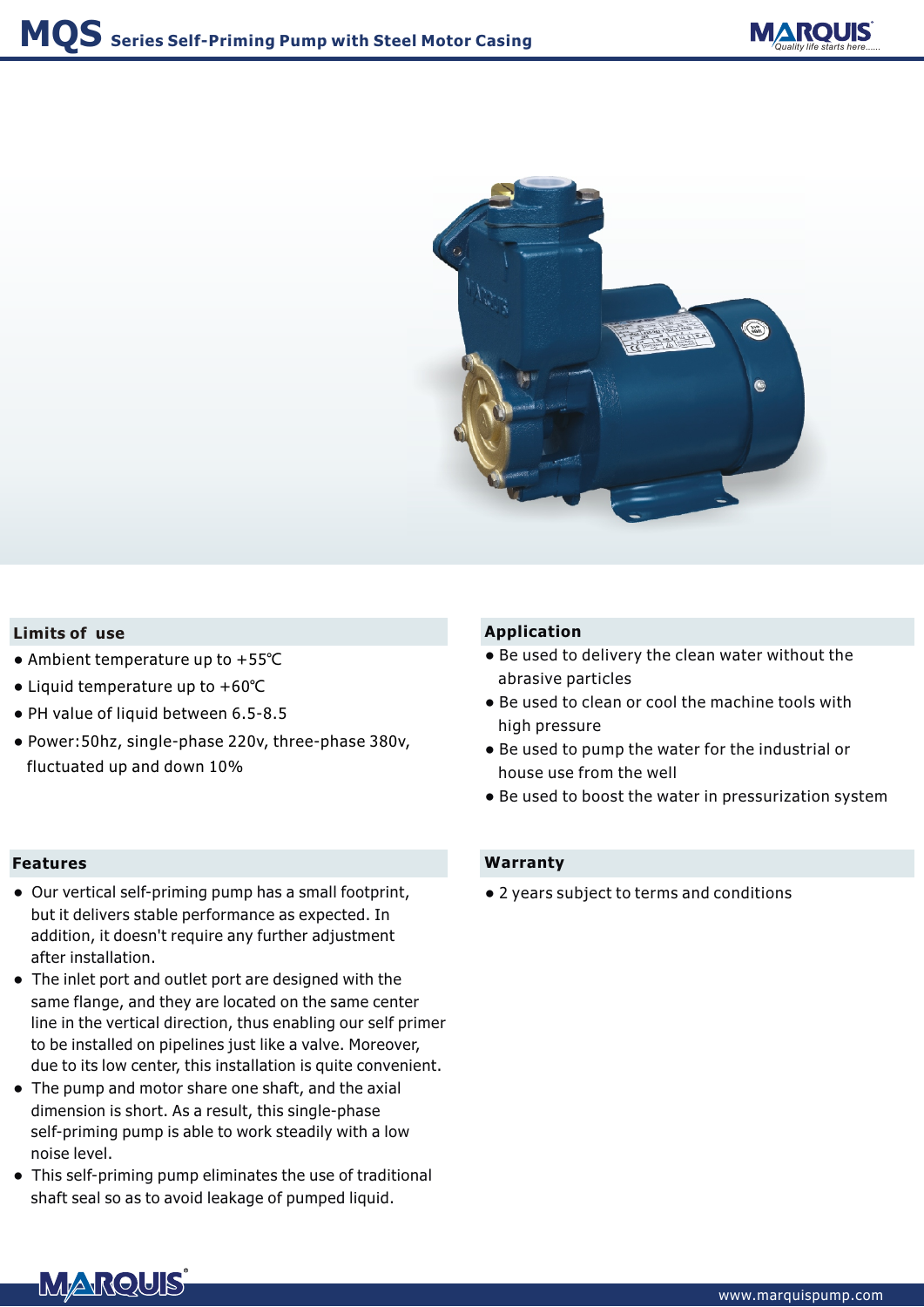

# **CHARACTERISTIC CURVES AND PERFORMANCE DATA**

**50 Hz n**=**2850 rpm Hs**=**0 m**



| Model         | Power                    |           |      | m°/h         |       | ∪.∪ | 0.6           | 0.9       | 1.2            | Б.<br>. ب | $\circ$<br>ı.o | $\Omega$ $\Lambda$ | 2.4 | 2.7 |    |
|---------------|--------------------------|-----------|------|--------------|-------|-----|---------------|-----------|----------------|-----------|----------------|--------------------|-----|-----|----|
| Single-phase  | Three-phase              | <b>KW</b> | HP   | $\checkmark$ | I/min |     |               | 10        | 15             | 20        | 25             | 30                 | 35  | 40  | 45 |
| <b>MQS126</b> | $\overline{\phantom{0}}$ | 0.37      | 0.50 | m            |       | 33  | ົ<br><u>L</u> | ົດຕ<br>∠∠ | $\overline{A}$ | 10<br>╺   |                | 4                  |     |     |    |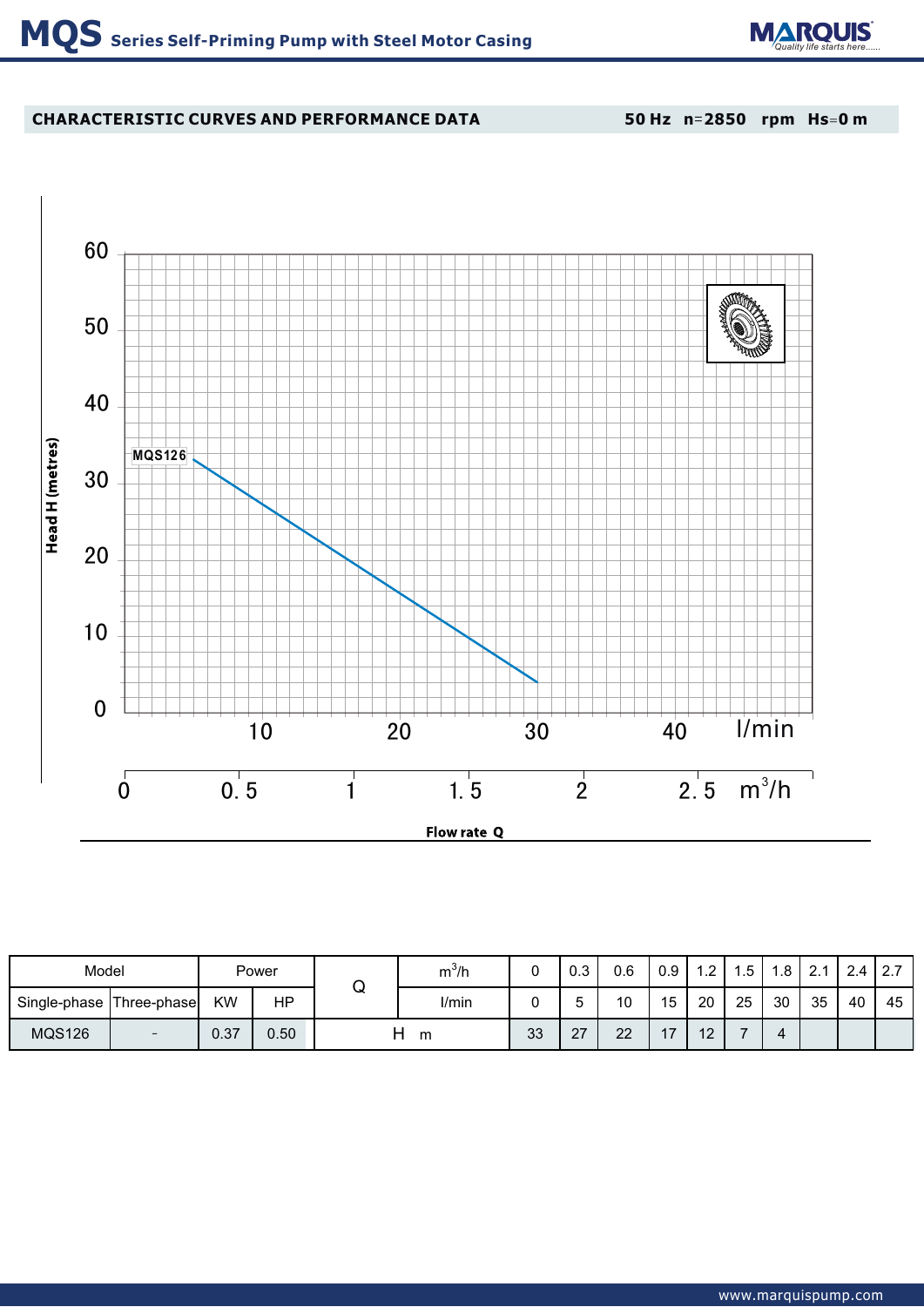# **MQS** Series Self-Priming Pump with Steel Motor Casing **MARQUIS**



| Model                    |     | Openings        |                 | Dimensions(mm) |     |     |                          |    |    |     |    |    |   |  |
|--------------------------|-----|-----------------|-----------------|----------------|-----|-----|--------------------------|----|----|-----|----|----|---|--|
| Single-phase Three-phase |     | DN <sub>1</sub> | DN <sub>2</sub> | a              |     |     | h1                       |    | m  |     |    | w  | c |  |
| <b>MQS126</b>            | $-$ | 4"              | 4H              | 42             | 235 | 243 | $\overline{\phantom{a}}$ | 32 | 70 | 112 | 92 | 66 |   |  |

| Model         | Piece | GW(kg)        | NW(kg)   | Volume $(m^3)$ | L(cm) | W(cm) | H(cm) |
|---------------|-------|---------------|----------|----------------|-------|-------|-------|
| <b>MQS126</b> |       | $\sim$<br>o.z | ⇁<br>. ب | 0.012          | 26.50 | 17.00 | 26.50 |